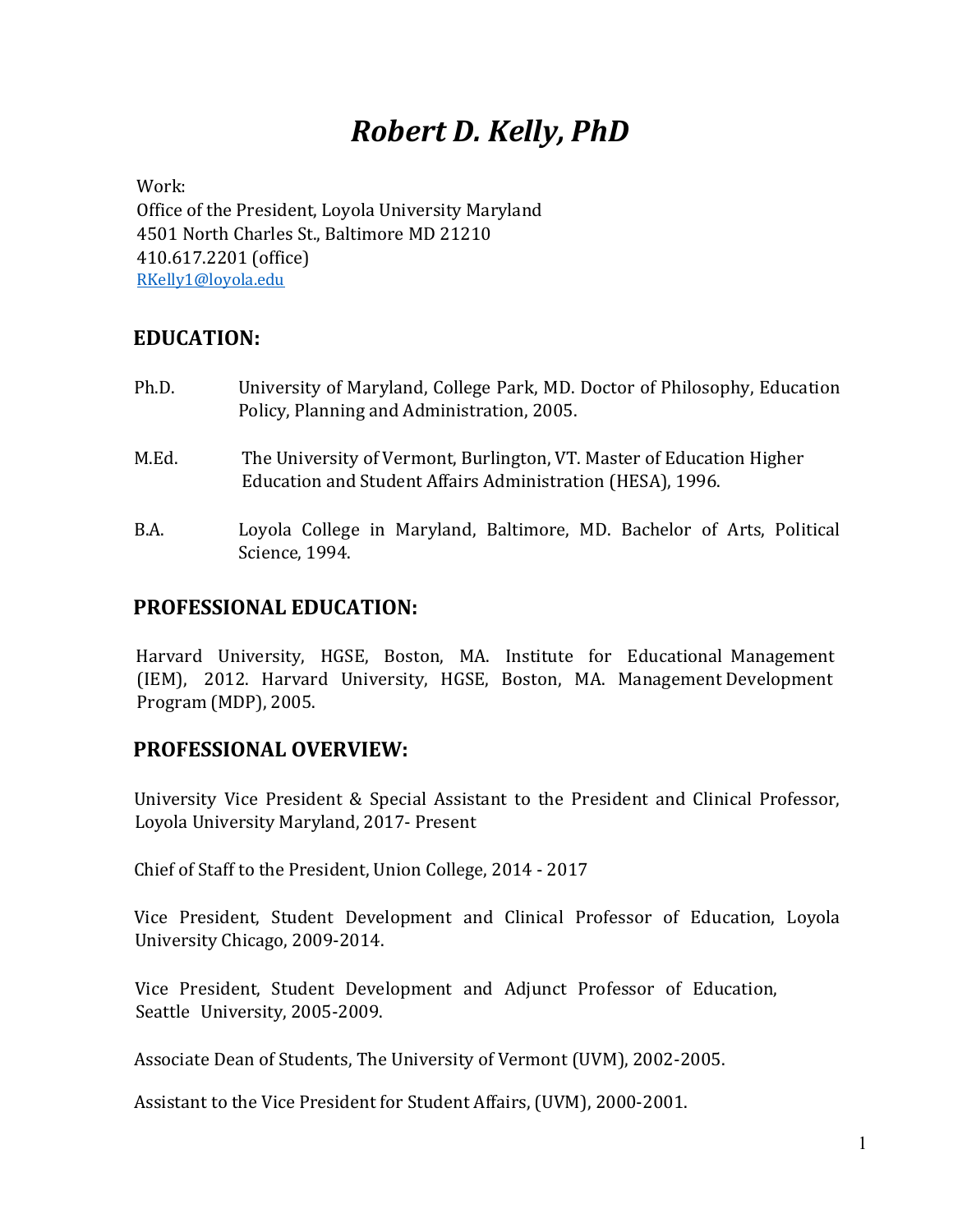Assistant Director of Residential Life, Colgate University, 1996-1998.

#### **PROFESSIONAL EXPERIENCE:**

**Loyola University Maryland,** a private, Jesuit Catholic University located in Baltimore, Maryland. Established as Loyola College, it is the ninth oldest Jesuit College in the U.S. and the first to bear the name of St. Ignatius of Loyola. Student enrollment is 5000. Endowment is \$300,000,000.

University Vice President & Special Assistant to the President, Loyola University Maryland, 2017- present. Report to the President, provide counsel and coordinate initiatives across the University in of the implementation of the strategic plan. Supports institutional governance, oversee institutional effectiveness and is responsible for official college functions. Provide executive leadership for the areas of Mission & Identity, Division I Intercollegiate Athletics (Patriot League), External Affairs, Diversity, Equity, & Inclusion (2017-2020), Emergency Management, the Division for Student Development, and activities of the Office of the President. Direct cultivation and mission activities for the Office. As a senior policy advisor to the President, coordinates the President's activities with institutional administrators and community, city and elected leaders. The University has 1000 employees and an operating budget of 325M.

**Key Accomplishment**: Enhanced strategic mission planning and community engagement of Loyola as an anchor institution in the region. Through mission driven partnerships and engagement with neighborhood, City, State, governmental entities, and national associations. Result was increased external funding, faculty and student placed based work, and institutional relevance.

**[Union Co](http://en.wikipedia.org/wiki/Schenectady%2C_New_York)lle[ge,](http://en.wikipedia.org/wiki/Private_university)** [a private, no](http://en.wikipedia.org/wiki/Private_university)n-denominatio[nal liberal arts college](http://en.wikipedia.org/wiki/Liberal_arts_colleges_in_the_United_States) located in Schenec[tady, New York. Foun](http://en.wikipedia.org/wiki/New_York)ded in 1795, it was the first institution of higher learning chartered by [the New York](http://en.wikipedia.org/wiki/New_York_State_Board_of_Regents) [State](http://en.wikipedia.org/wiki/New_York_State_Board_of_Regents) [Board of Regents. Stud](http://en.wikipedia.org/wiki/New_York_State_Board_of_Regents)ent enrollment was 2,200. Endowment was \$430,000,000.

Chief of Staff, Union College, 2014-2017. Reported to the President, provided counsel and coordinated initiatives across the College in support of the strategic plan. Supported institutional governance, oversaw institutional effectiveness and is responsible for official college functions. Oversaw the work of the Directors of the Kelly Adirondack Center, Institutional Research, Legal Counsel, Title IX & Compliance, activities of the Office of the President and coordinates activities of the vice presidents. Directed cultivation and executive advancement activities. As the senior policy advisor to the President, coordinated the President's activities with institutional administrators and community. A critical aspect of the position was serving as the liaison to the Board of Trustees. The Chief of Staff was also the Assistant to the Board and executed special projects on behalf of the president and the Board Chair. Coordinated the President's Cabinet. Directed the creation and implementation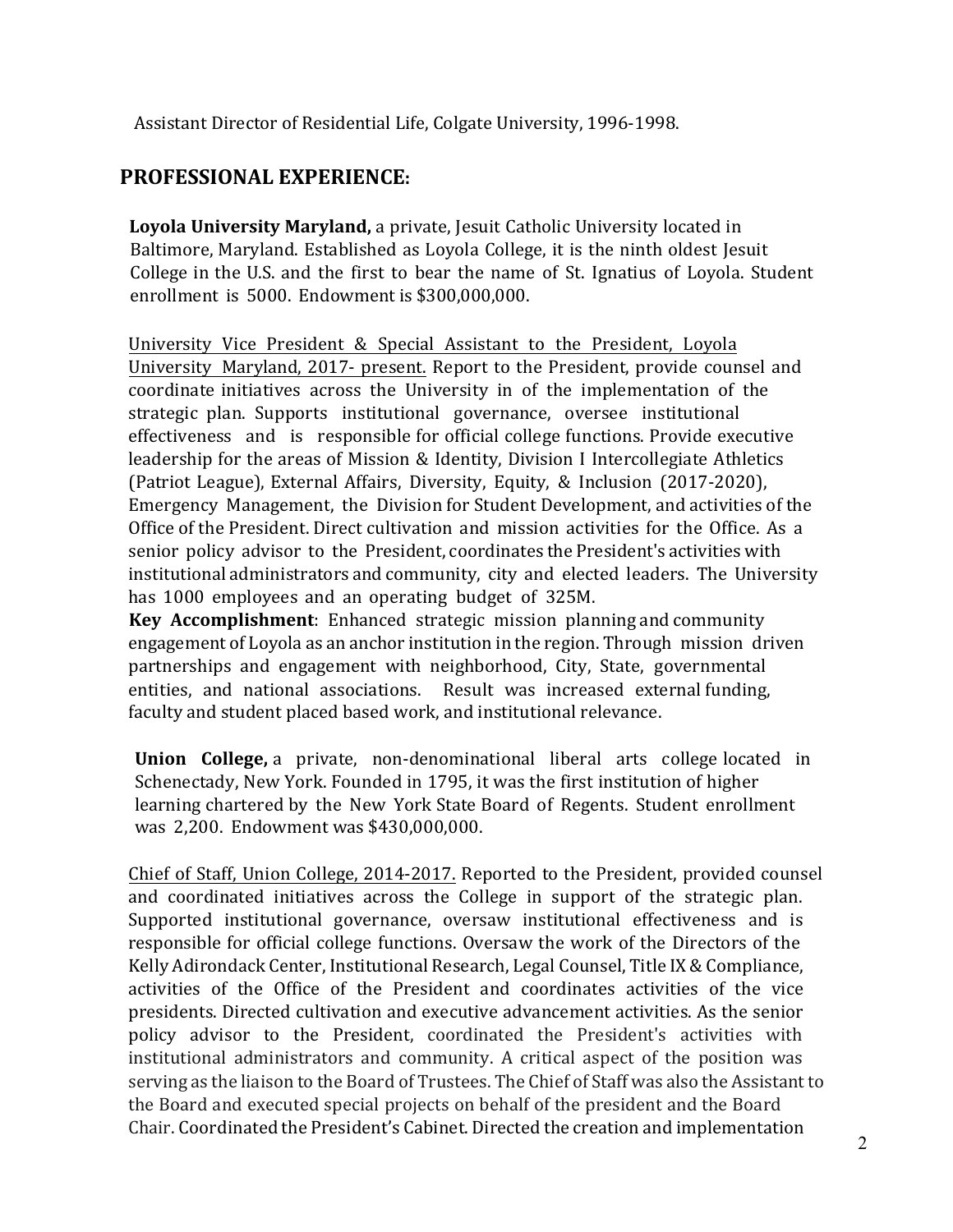of policies, programs and positions in line with strategic planning priorities. The College had 800 employees and an operating budget of 170M. **Key Accomplishment:** Supported the President and maintained internal operations of the College allowing for 2016-2017 to set an all-time record in cash and commitments in advancement and donor relations.

**Loyola University Chicago,** a private university founded in 1870 as St. Ignatius College, is one of the nation's largest Jesuit universities and the only one located in Chicago. Student enrollment was 16,000. Endowment was \$400,000,000.

Vice President for Student Development & Professor of Education, Loyola University Chicago, 2009- 2014. Reported to the President (2009-2013) and served as the Chief Student Affairs Officer. Led the *reimagine campaign* to revitalize student engagement and learning. Supervised a staff of 225 FTE. Led and directed the strategic planning, services and programs for the Division of Student Development which included: Intercollegiate Athletics (Division I), Campus Ministry (Sacramental Life, Retreats and Ministry), Residence Life and Learning Communities, Student Development (Dean of Students, Student Conduct and Conflict Resolution, Off Campus Student Life ), Student Life, (Student Diversity and Multicultural Affairs, Campus Recreation and Outdoor Programs, Leadership Development, Second Year Experience, Student Centers, Student Activities and Greek Affairs), Budget Office, Community Service and Action, Wellness Center (Student Health, Counseling and Psychological Services, and Health Promotions) and Water Tower Campus Life. The Division of Student Development serves over 16,000 graduate, law and undergraduate students. Participated as a member of the President's Cabinet. Served as a member of the Provost's Council of Deans. Co- Chair of the Provost Search Committee. Co- Chaired the University Council on Student Success. Created policies, programs and positions in line with University strategic goals. Developed, advised, and implemented student development policies that are consistent with the objectives of the University. Prepared and monitored a divisional budget of \$50 million dollars. Developed the Residential Master Plan. Served on the oversight group of the Bias Response Team. Served as a member of the Board of Undergraduate Studies. Worked with the student governance structure regarding university issues. Served as a Clinical Professor to the University's Higher Education Program in the School of Education. Assisted with the management of the Boards of Regents and the Board of Trustees.

**Key Accomplishment:** Chaired and implemented the ReImagine Campaign to revitalize student life at Loyola (facilities and athletics) and the accompanying Loyola Experience Plan, a sequential and developmental approach to student learning and success.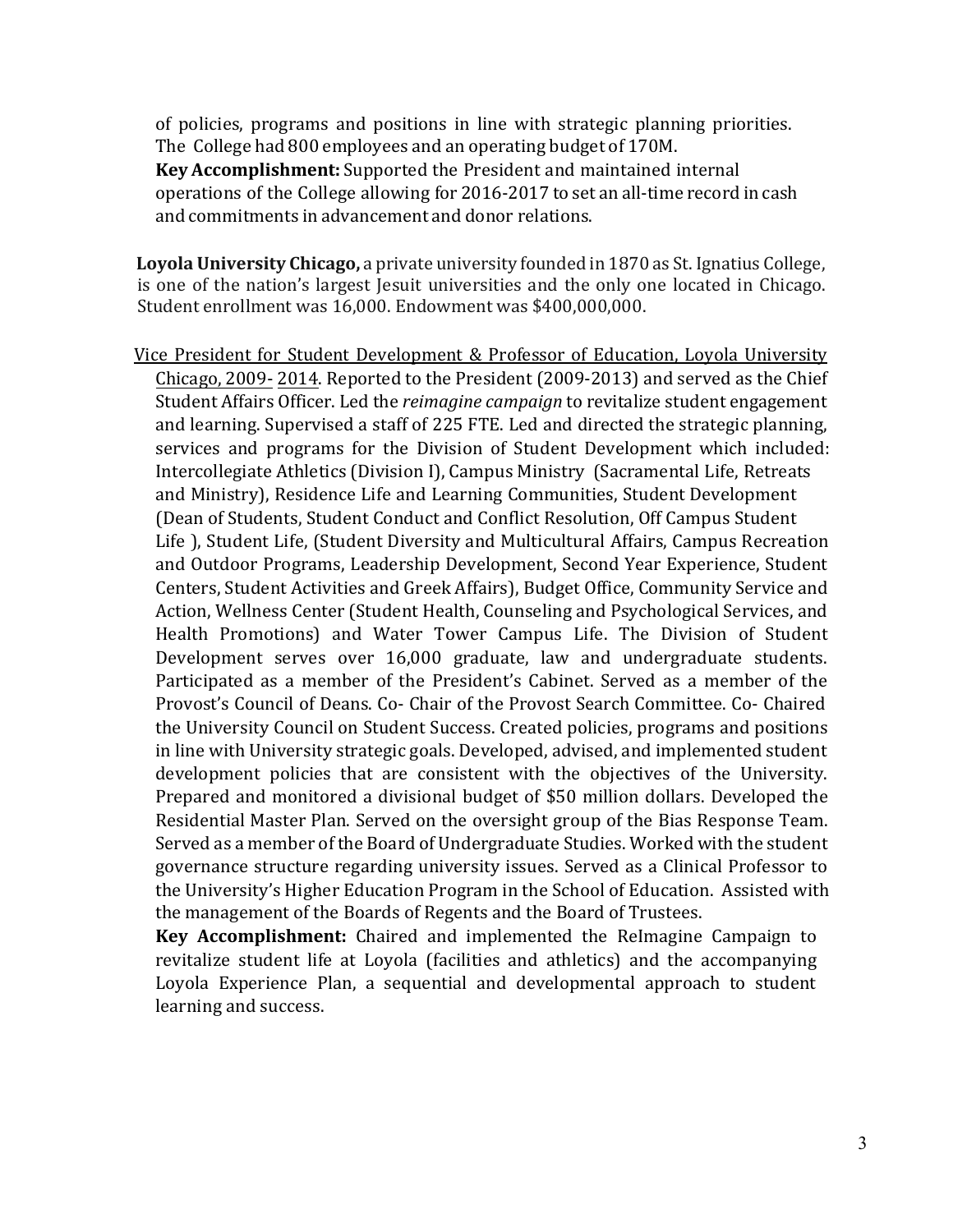**Seattle University**, founded in 1891, is a Jesuit Catholic University and law school located in Seattle's Capitol Hill neighborhood. Student enrollment was 7,600. Endowment was \$175,000,000.

Vice President for Student Development & Adjunct Faculty Member, Seattle University, 2005-2009. Reported to the Executive Vice President. Supervised a staff of 85 FTE. Led and directed the strategic planning for the Division of Student Development which included: Intercollegiate Athletics, Career Services, Commuter Student and Transfer Affairs, Counseling and Psychological Services, Dean of Students Office, Housing & Residence Life, Integrity Formation and Judicial Education Programs, Leadership Development, Multicultural Affairs, New Student & Family Programs, Public Safety and Transportation, Recreational Sports, Student Activities, Student Health Center and Wellness and Health Promotions. The Division of Student Development served over 7,600 graduate, law and undergraduate students. Participated as a member of the President's Executive Team. Chaired University Task Force on Engaging Diversity. Chaired, University Task Force on the Formation of Leadership. Chaired Athletic Alignment Study Task Force. Created policies, programs and positions in line with University strategic goals. Prepared and monitored a divisional budget of over \$12 million dollars. Served as an Adjunct Faculty Member to the University's Student Development Administration Master's Program in the College of Education.

**Key Accomplishment:** Through recruitment and hiring, a transformation of educators and leaders both in student development and academic affairs, allowed the institution to advance such strategic priorities as (a) engaging campus diversity and (b) elevating the student experience.

Assistant Vice President for Student Development, Seattle University, 2005. Assisted in the overall leadership and strategic planning for the Division of Student Development. Supervised 5 departments including: Housing & Residence Life, Counseling and Psychological Services, Multicultural Affairs, Career Development and Judicial Affairs. Managed the university's response to off campus misconduct, reviewed and revised university policy, represented the Vice President and the university to external constituents. Provided direct management to the Students of Concern Committee. Chaired and directed the activities of the Community Affairs Group. Responsible for divisional initiatives such as professional development and grants. Served as an Affiliate Faculty member to Seattle University's College of Education – Student Development Administration Program.

**The University of Vermont and State Agricultural College (UVM)**, founded in 1791 is a public institution and the flagship university of the State of Vermont. The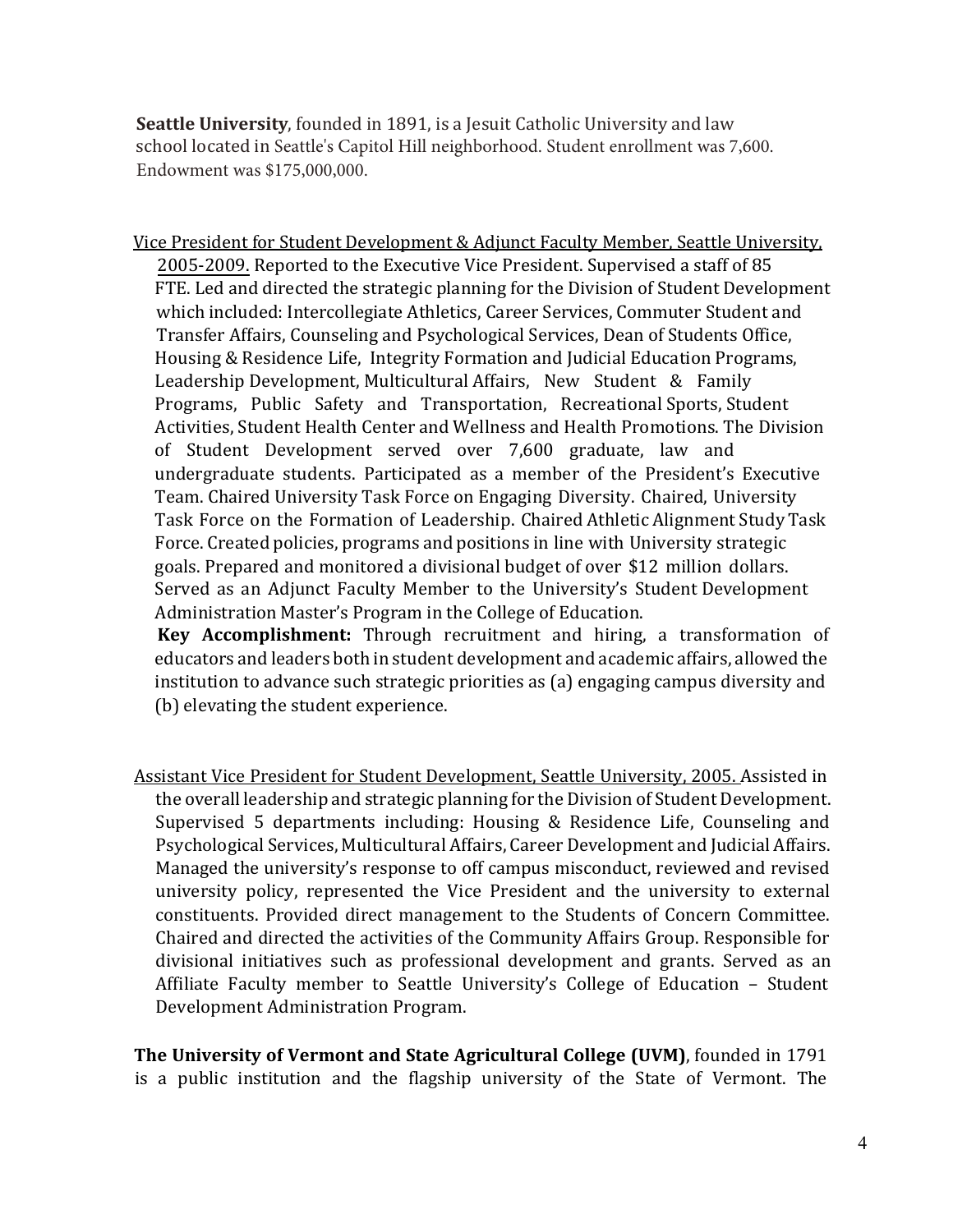University's 450-acre campus is located in Burlington, VT, overlooking Lake Champlain. The University had 11,000 students and an endowment was \$300,000,000.

Associate Dean of Students, The University of Vermont, 2002-2005. Assisted in the strategic planning for the student affairs units of the Division of Student and Campus Life; the student affairs units comprised six departments including Academic Support Programs, Career Services, Center for Health & Wellbeing, Center for Student Ethics & Standards, Residential Life, and Student Life. Supervised a staff of 10. The division served 11,000 graduate, medical and undergraduate students. Directed and provided professional leadership, expertise, and technical assistance to the student affairs staff in developing, conducting, and maintaining high quality assessment, evaluation, and research programs and furthering diversity initiatives. Supervised the Center for Student Ethics & Standards, including Civic & Judicial Programs, Academic Integrity Programs, Alternative Dispute Resolution Programs and Inter-Group Dialogue. Oversaw coordination of the Student and Campus Life Graduate Assistantship program and process, including the creation of new assistantships and mentoring of graduate students. Supported the Spiritual and Religious Life Unit, including the Catholic Center, Chabad House, Cooperative Christian Ministry, and Inter-Varsity Christian Fellowship. Participated as a member of the Students At Risk (STAR) Team. Served as Appellate Officer for the Division of Student & Campus Life, managing oversight of various appeals processes residency and judicial appeals. Served as the Divisional liaison to the Higher Education and Student Affairs faculty.

**Key Accomplishment:** Established the Center for Ethics and Standards and in coordination with the College of Education and Social Services, established graduate financial support increasing the structural diversity from 10% to 50% within a nationally recognized program.

Assistant to the Vice President for Student Affairs, The University of Vermont, 2001. Directed the Campus Judicial System, including oversight, staffing, training, reporting, policy and budgets associated with student academic and non-academic misconduct for a system of 11,000 graduate and undergraduate students, including 16 Greek letter organizations. Served in place of the Vice President in the university's response to off campus misconduct, reviewed and revised university policy, represented the Vice President and the university in the surrounding community of the University.

**University of Maryland, College Park (UMD),** founded in 1856, is the public research flagship university pf the State of Maryland. The University had 35,000 students, was a member of [the Association of American Universities an](http://en.wikipedia.org/wiki/Association_of_American_Universities)d competed athletically as a member of the [Big Ten Conference, and](http://en.wikipedia.org/wiki/Big_Ten_Conference) had an endowment of more than \$700,000,000.

Research Associate, College of Education, University of Maryland, 2000-2001.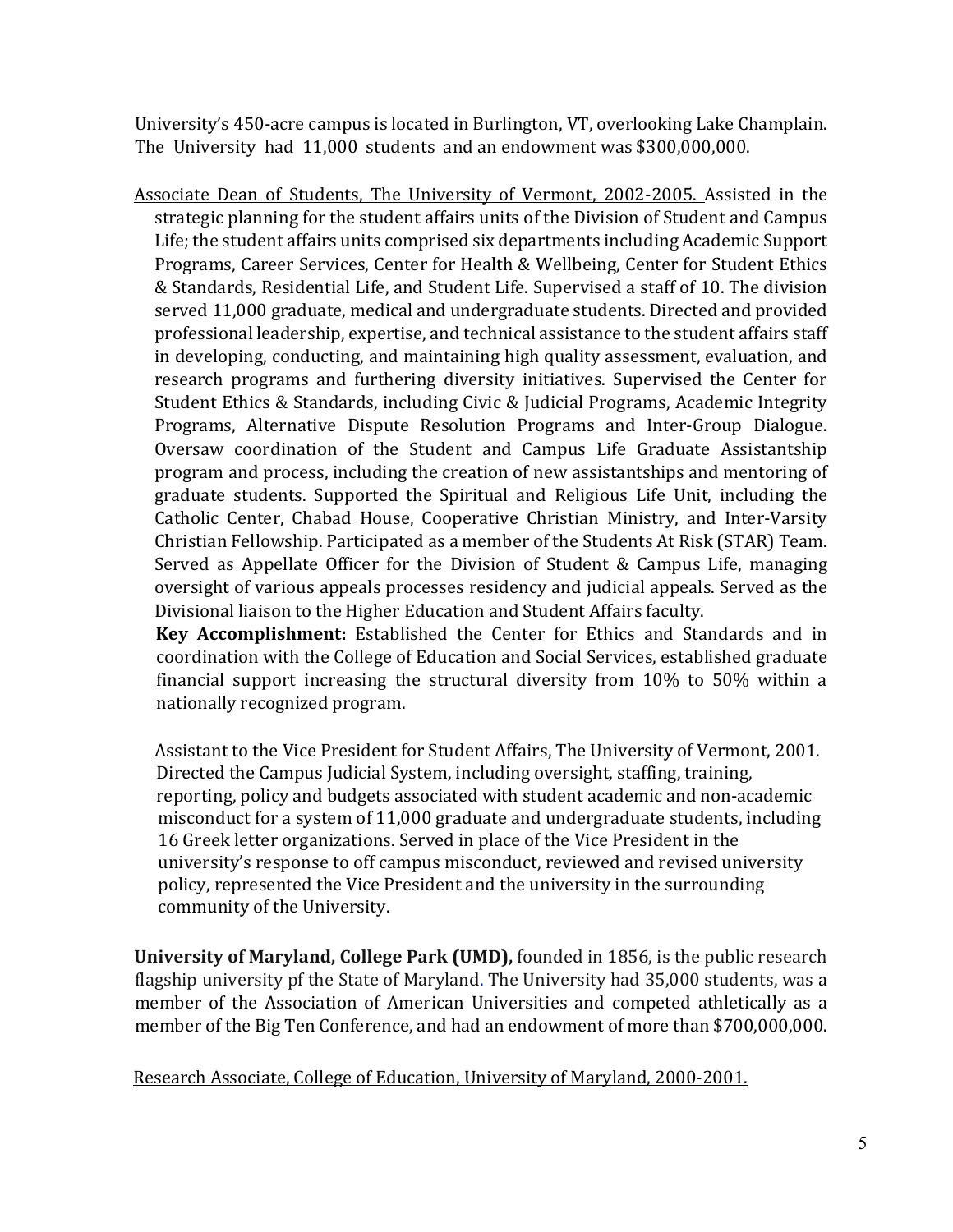Conducted research on a study launched on April 7, 2000 at Arizona State University. This national study of 10 campuses was designed to understand how different campuses achieve goals for student learning and address the skills needed for participation in a democracy through initiatives designed to increase student engagement with diverse perspectives. Administered surveys to students. Analyzed institutional data and conducted focus groups with faculty, staff and students. Presented findings to University constituencies and educational associations.

- Academic Affairs Doctoral Internship, conducted at Loyola College in Maryland, 2000 Assisted in the overall evaluation and planning of the Multicultural Education Curriculum Infusion Institute modeled after Association of American Colleges and Universities (AAC&U) Boundaries and Borderlands: The Search for Recognition and Community in America. Interviewed and discussed with senior administrators and faculty the issue of curriculum infusion around the areas of race, gender, and ethnicity.
- Coordinator, Office of Judicial Programs, University of Maryland, 1998-2001. Participated in the daily administration and management of a student disciplinary and academic integrity system for 34,000 graduate and undergraduate students, including 42 Greek letter organizations. Investigated and adjudicated cases involving the Code of Academic Integrity. Resolved cases that could result in suspension or expulsion from the University. Coordinated efforts with faculty, attorneys, and other university offices including university police, counseling and health services, and athletics. Coordinated recruitment, selection, training and ongoing development of the Student Judiciary.

**Colgate University** is a highly selective private institution that was founded in 1819. It had an enrollment of 2,800 and an endowment of \$600,000,000. Assistant Director of Residential Life, Colgate University, 1996-1998 Provided leadership in the management of 4 residential complexes. Supervised four Resident Directors and 24 Resident Assistants. Served as Coordinator for the Office of Residential Life disciplinary procedures; adjudicated all matters, advised all boards, and worked in collaboration with the Assistant Dean of the College. Campus wide involvement included the African Latino Asian Native American (ALANA) Affairs Board, the Drug and Alcohol Awareness Group, First Year Orientation Planning Committee and the Staff Affirmative Action Committee.

## **ADAVANCEMENT & DEVELOPMENT ACTIVITIES:**

• Serve as a member of the University Leadership Team. Assist in the design and implementation of the bridge campaign. (Loyola University Maryland).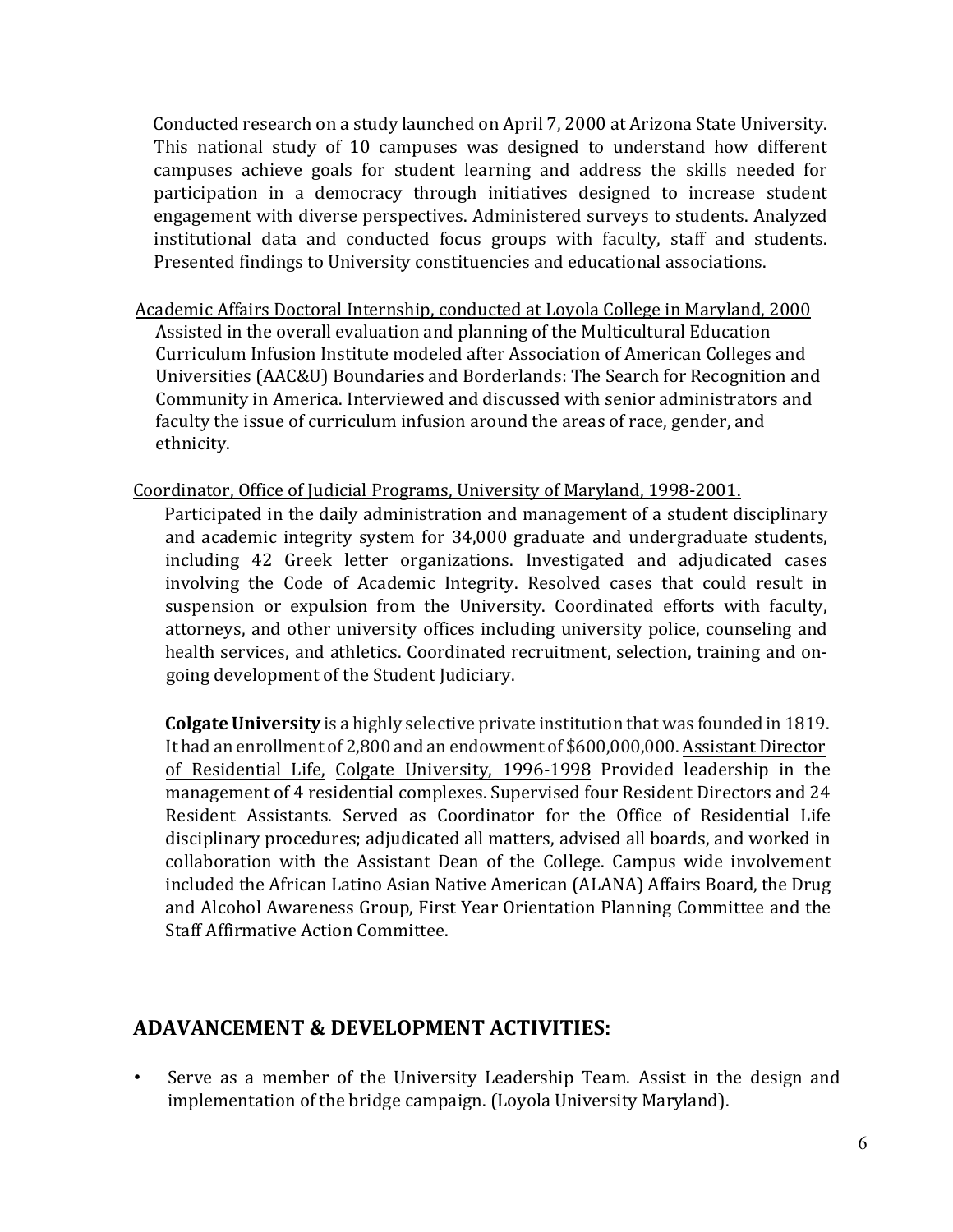- Direct cultivation, solicitation and stewardship of foundation and corporate donors and prospects to support gifts **(ongoing)** for the Division of Mission and Identity, specifically, Mission Integration, the Center for Community Service & Justice and the York Road Initiatives. (Loyola University Maryland).
- Participated in strategic discussions and developed programs to strengthen the financial resources of the University. Supported the creation of campaign **(\$100M goal)** through comprehensive and effective campaign planning, to execution and completion. (Loyola University Maryland).
- Served as a partner to College Relations and maintained close working relationships with members of the Board of Trustees. Participated in strategic discussions. Supported the creation of the completed **\$100** campaign for the 142k sq. ft. Science and Engineering complex **(\$300M goal)** (Union College).
- Led the ReIMAGINE campaign to revitalize student engagement and learning. Included five phases of a \$100M **(\$10M fundraising goal)** to enhance student life - 2009-2014 (Loyola University Chicago)
- Supported the Fostering Scholars (**Full** Scholarships) promote the educational attainment of current and former foster youth- 2006 (Seattle University).
- Assisted in the COSTCO Scholarship Program supported a program that provided financial assistance **(\$10M)** to high-achieving students of color. The program, administered by the College Success Foundation, a tax exempt 501(c) (3) organization 2005-2009 (Seattle University).
- Supported the *For the Difference We Make* campaign for Seattle University (**\$150M** goal) with signature events such as hosting the Opus Prize, one of the world's largest faith-based humanitarian awards.

## **COURSES TAUGHT:**

## **Loyola University Maryland**

- *Foundations of Philosophy (First year Living/Learning Messina Course)*
- *Understanding Literature (First year Living/Learning Messina Course)*

#### **Union College**

• *Civil Rights Public History mini-term, (undergraduate history course)*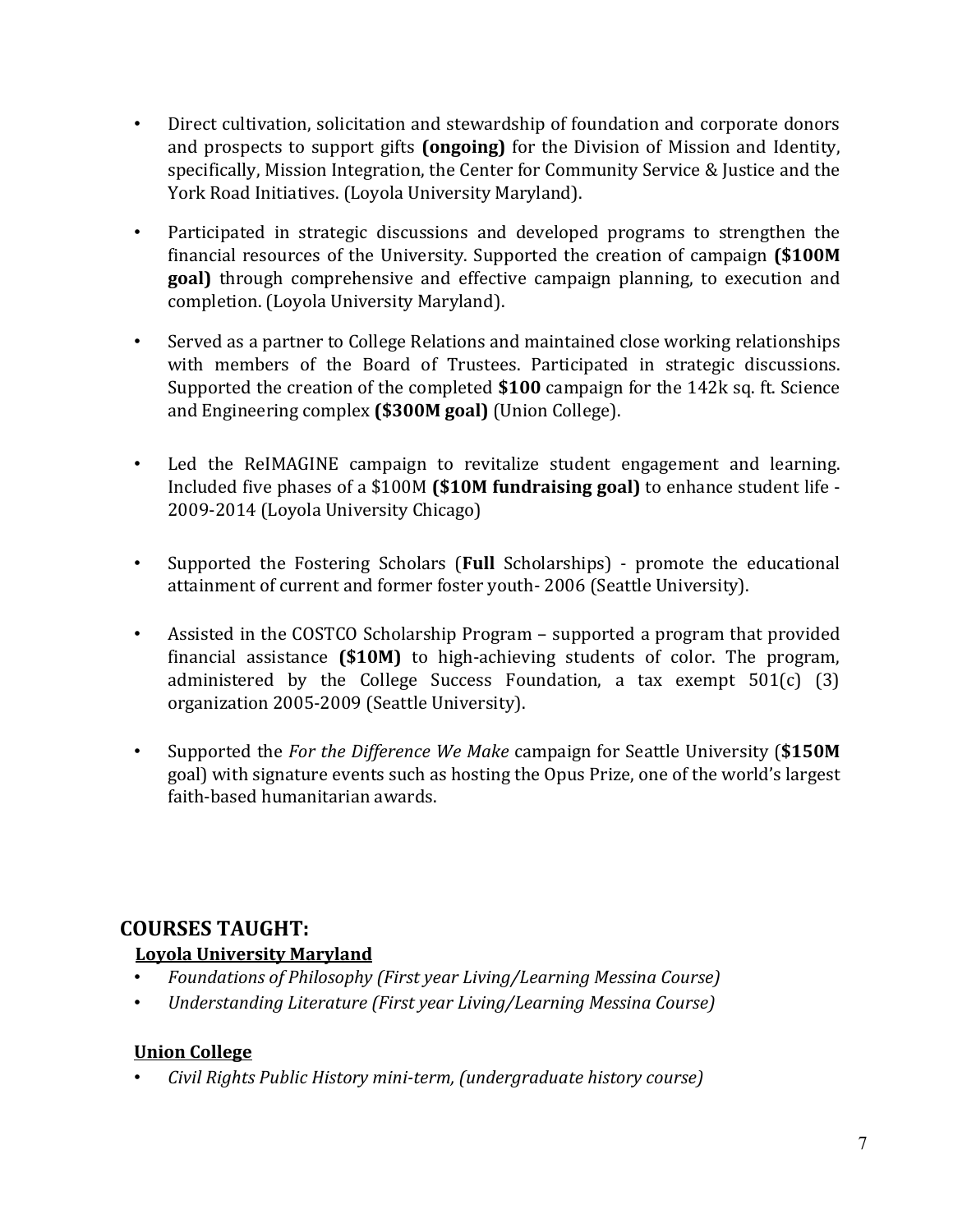#### **Loyola University Chicago**

- *Leadership in Higher Education (graduate education course)*
- *Freedom Ride: Civil Rights, Then & Now (undergraduate univ course)*
- *Interrupting the School to Prison Pipeline (undergraduate univ course)*

#### **Seattle University**

• *Law and Higher Education (graduate education course)*

#### **The University of Vermont**

- *Legal Considerations in Higher Education (graduate education course)*
- *Human Relations in the University Residence Hall (undergraduate education course)*
- *Racism and American Culture (undergraduate course)*

## **University of Maryland**

- *Introduction to Leadership (undergraduate education course)* **Colgate University**
- *Relationships and Sexuality: Issues, Options, and Choices (undergraduate course)*

# **SERVICE & PROFESSIONAL MEMBERSHIPS/INVOLVEMENT:**

- Association of American Colleges and Universities (AAC&U), 2005 present
- American Council on Education (ACE), 2014 present
- National Association of Student Personnel Administrators (NASPA), 1993 present
- American College Personnel Association (ACPA), 1995 2011
- Association for Student Judicial Affairs (ASJA), 2003 2011
- Jesuit Association of Student Personnel Administrators, 1994 2014
- NASPA Region 4E Conference Chair, 2012
- NASPA National Conference Program Chair, 2009
- NASPA Western Regional Conference, SSAO Institute Chair, 2007
- NASPA/ACPA Joint Meeting, Program Committee, 2007
- ACPA National Convention, Conference Planning Committee, 2005
- NASPA MUFP Summer Leadership Institute, On-Site Coordinator, 2005
- NASPA National Conference, Program Committee, 2002
- Maryland Student Affairs Conference, Speakers Sub-committee, 2001
- Higher Education and College Student Personnel Faculty Search Committees, 2000
- Maryland Student Affairs Conference, Program Sub-committee, 2000
- ACPA National Convention, Commission Carnival Co-Chair, 2000
- NASPA Public Policy Symposium, 2000
- ACPA Directorate Body for Commission XV Judicial Affairs, 1999-2001
- ACPA Directorate Body for Commission III Residential Life, 1998

## **SELECTED PUBLICATIONS:**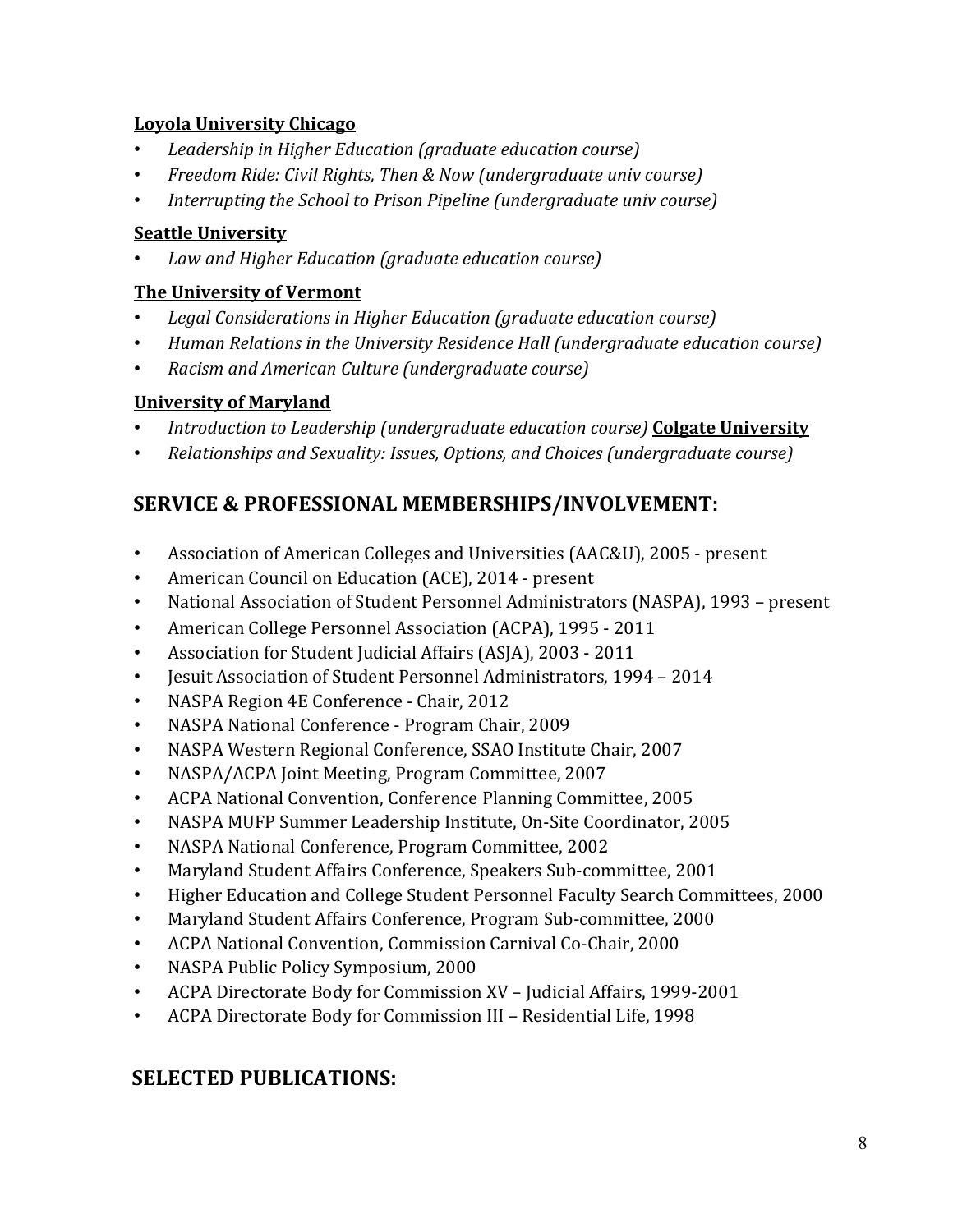• Kelly, R.D. & Stewart, C. (2020). Disruptive Transformation: Leading innovative and creative teams in higher education. Washington, D.C.: NASPA.

Kelly, B.T. & Kelly, R.D. (2019). The Forward. In Munin, A. & White, L.S. Keep calm and call the dean of students: A guide to understanding the many facets of the dean of students' role. (ixxiv). Stylus Publishing, LLC.

Gonzalez, A., Kelly, R.D., White, L., & Ching, D., (2018). *Transformational Encounters: Shaping Diverse College and University Leaders*. Washington, D.C.: NASPA.

- Kelly, B.T. & Kelly, R.D. (2015) "A Reflection on Transitions," *The Vermont Connection*: Vol. 36, Article 15.
- Diaz, J., & Kelly, R. (2013) *A pipeline for student affairs professionals: Naspa provides hands-on experience, broadens diversity of the profession*. Leadership Exchange: Solutions for Student Affairs Management.
- Kelly, B.T. & Kelly, R. (2010). Living in silos: Jesuit education as transformative. *Conversations on Jesuit Higher Education*, (38), 44-45.
- Kelly, R.D. (2006) Review of *African American men in college* by Michael J. Cuyjet. San Francisco, CA: Jossey-Bass, 2006. The Review of Higher Education Volume 30, Number 2, Winter 2007, p. 207.
- Alimo, C; Kelly, R.D., & Clark, C. (2002) Inter-group dialogue program student outcomes and implications for campus racial climate: A case study. *Multicultural Education*, 10, (1).
- Shushok, F., & Kelly, R. D. (2000). What leaders do when no one is looking: Values over consequences? *Concepts and Connections, 8,* (3), 2-7. College Park: National Clearinghouse for Leadership Programs.

## **SELECTED PROFESSIONAL PRESENTATIONS:**

- Kelly, R.D. (2019). *Innovation, inclusion, and engagement: colleges and universities in partnership with their local communities*. Presented at the National Association of Presidential Assistants in Higher Education national conference. Philadelphia, PA.
- Kelly, R.D. (2018). *PA (Presidential Assistant) on the Hot Seat*. Presented at the National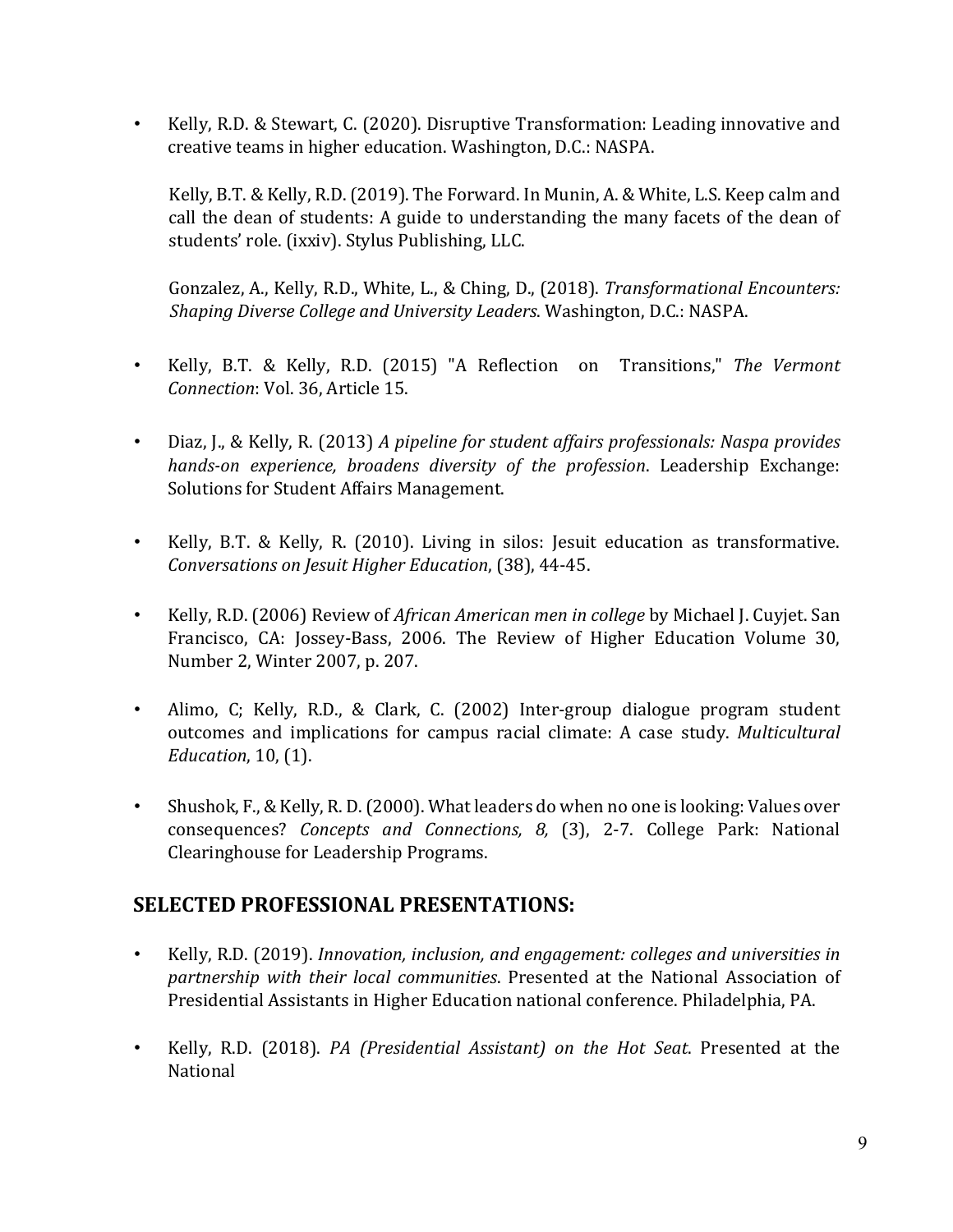Association of Presidential Assistants in Higher Education national conference. Washington,

D.C.

• Kelly, R.D. (2017). *Presidential Assistant Confidential Chronicles*. Presented at the National

Association of Presidential Assistants in Higher Education national conference. Washington,

D.C.

• Kelly, R.D. & Munin, A. (2014). *Effective practices in partnering with academic affairs*. Presented at the National Association of Student Personnel Administrators national conference. Baltimore, MD.

Gonzalez, A., White, L., Kelly, R., Gee, H., Avery, B. (2014) *Paying it forward: CSAO's of color and the 'chutes and ladders' of our careers*. National Association of Student Personnel Administrators, Baltimore, MD.

Kelly, R.D. & McLean, J. (2011). *The Loyola Experience: A Four-Year Plan for Student Transformation.* Presented at the National Association of Student Personnel Administrators regional meeting. Evanston IL.

- Ramsay, C. & Kelly, R.D. (2010). *The Legacy of Mentorship: Responding to the Call*. Presented at the National Association of Student Personnel Administrators national conference, Chicago, IL.
- Kelly, R.D. (2008). *Advancing and embracing self: Race, ethnicity and professional development*. Program presented at the Young Professional Development Summer of the Urban League Young Professionals. Redmond, WA.
- Kelly, R.D., Mmeje, K., & Brown, R.B. (2005). *Exploring pathways: Student affairs bridge builders of color.* Program presented at the National Association of Student Personnel Administrators national conference, Tampa, FL.
- Diaz, J. & Kelly, R.D. (2004). *Constructing Dialogue: Class, privilege and power*. Clark University, Worcester, MA.
- Kelly, R.D. & Martin-Anderson, K. (2003) *Engagement & difference: Best practices for institutional leaders in linking diversity & democracy*. Program presented that the region one meeting of the National Association of Student Personnel Administrators, Hyannis, MA.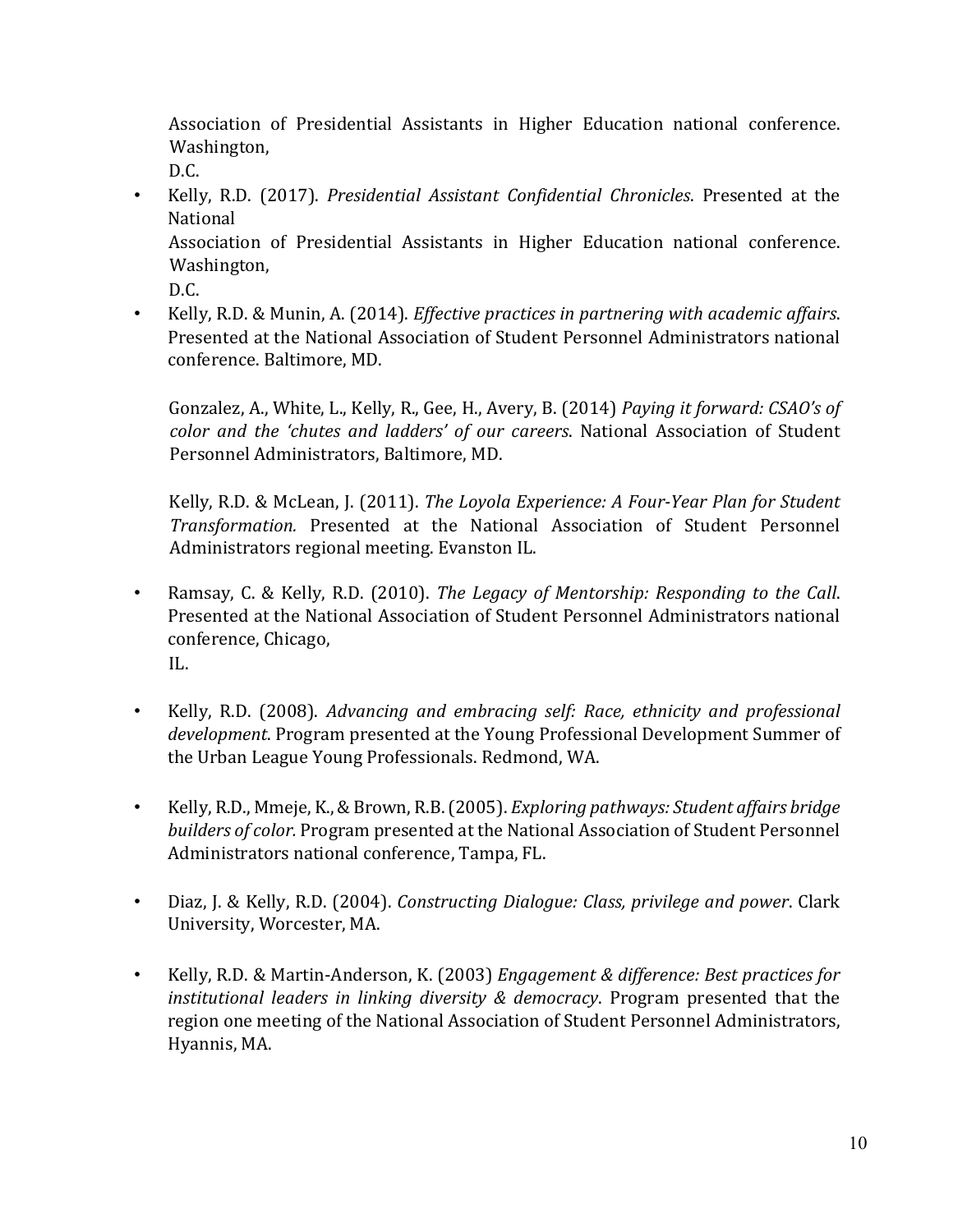- Kelly, R.D., Diaz, J., Nestor, D., & Stevens, A. (2002). *Dangerous Dialogues: defining moments in a professional career*. Program presented at the National Association of Student Personnel Administrators, Boston, MA.
- Kelly, R.D. & Shushok, F. (2002). *What student affairs professionals do when no one is looking: Values over consequences*? Program presented at the National Association of Student Personnel Administrators national conference, Boston, MA.
- Milem, J.M., Umbach, P.D., Ting, M.P., Fries-Britt, S., Kelly, R.D., Alimo, C., VanCollins, J., Hurtado, S., & Waters, R. (2001). *Integrating research and practice: Learning from studies of racial climate at one university campus*. Symposia presented at the 26th annual meeting of the Association for the Study of Higher Education, Richmond VA.
- Ting, M. & Kelly, R. (2000). *Developing student leadership.* Program presented at the 13th annual National Conference for Blacks in Higher Education, Greenbelt, MD

Kelly R.D., Kennedy, B., Ting, M., & Umbach, P. (2000). *Best practices in theory and application: Leadership education at the University of Maryland*. Program presented at the American College Aersonnel Association, Washington D.C.

Kelly, R.D., Milem, J., Umbach, P., Sherlin, J., Alimo, C., Stevens, R., Ting, M., Irwin, L., (2000). *Conceptualizing the campus climate: A framework for understanding racial dynamics on campus*. Program presented at the American College Personnel Association annual convention, Washington D.C.

## **BOARD INVOLVEMENT:**

- The University of Maryland, College of Education Board, 2021-present
- The Roland Park Annual Fund, 2020- 2021
- The LEADERship Alumni Council, 2018- present
- Board of Directors, GEDCO, Govans Ecumenical Development Corporation, 2019 2021.
- Board of Trustees, Loyola University Maryland, 2003 –2012, 2013 2017. *Member of the Executive Committee, Chair of the Student Development Committee, 2014-2017, Mission Committee, 2013-2017. Academic Affairs Committee 2002-2012, Athletics Committee, 2010-2014.*
- ABOUT CAMPUS, Board of Contributors, 2015 2018
- NAPAHE, Board of Directors, 2016 2019
- NASPA, Board of Directors, 2013-2014